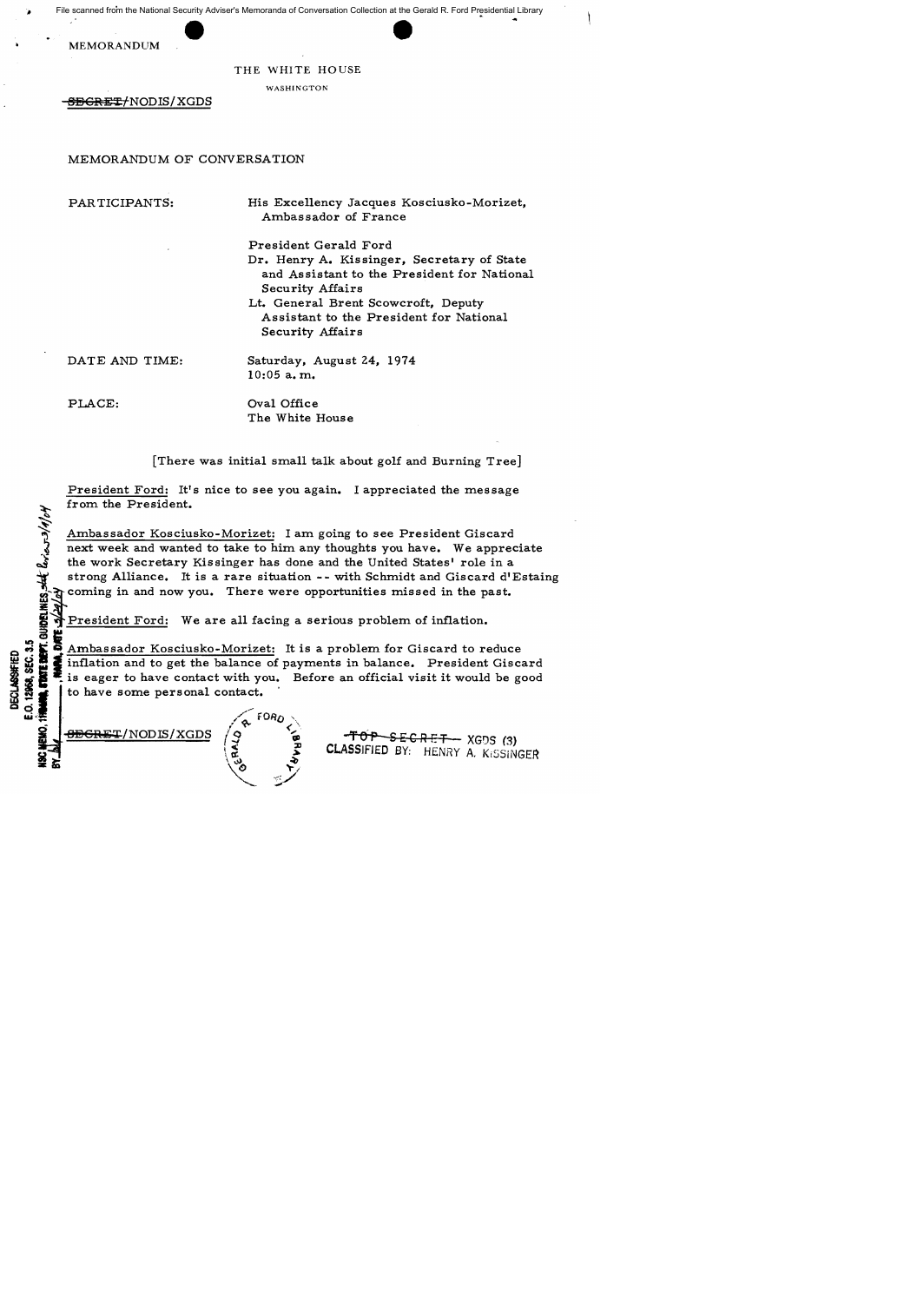## $S_{\text{B}}$ GREF /NODIS/XGDS  $2.$

President Ford: Henry has spoken of having a personal meeting early in 1975. I understand he will be in Martinique.

Ambassador Kosciusko-Morizet: I don't know the dates. He wanted to know your intentions first.

President Ford: If you would pass on my willingness to President Giscard, we can begin preparations now for a meeting there.

Ambassador Kosciusko-Morizet: I will be happy to.

President Ford: We are pleased at the improvement of our relations recently. It didn't look so good a while back, but now it is looking much better.

Ambassador Kosciusko-Morizet: It is not so much a change as a restoration.

Secretary Kissinger: Only one year was bad, with your President sick and Jobert.

Ambassador Kosciusko-Morizet: Maybe our aspirations were too high and our disappointments too deep.

President Ford: At this time we would hope we can work with you and the Alliance to keep the Soviet Union from meddling in the Greek-Turkish situation.

Ambassador Kosciusko-Morizet: There is no anti-American element in our Greek policy, but we know there is much Greek frustration, and we are supporting Karamanlis to keep him from the pres sures of the left and the Soviet Union.

President Ford: Movement of the Soviet Union into this problem would not be in Greek, Alliance, or your or our interest. We are not abandoning Greece. We are faced with pragmatic problems. We are hoping that arrangements can be worked out in a way to keep the Soviet Union out.

Ambassador Kosciusko-Morizet: Nor have we abandoned Turkey. They suffered a lot in Cyprus.

Secretary Kissinger: I told Ambassador Kosciusko-Morizet vesterday that we would use our influence on the Turks to stay close to the Alliance. Greek intransigence would make this more difficult. This morning we

S<del>BCRET/</del>NODIS/XGDS

 $FOR_C$ 

 $\mathbf{r}$ UJ  $\bm{x}$ ~

 $\leq$   $\checkmark$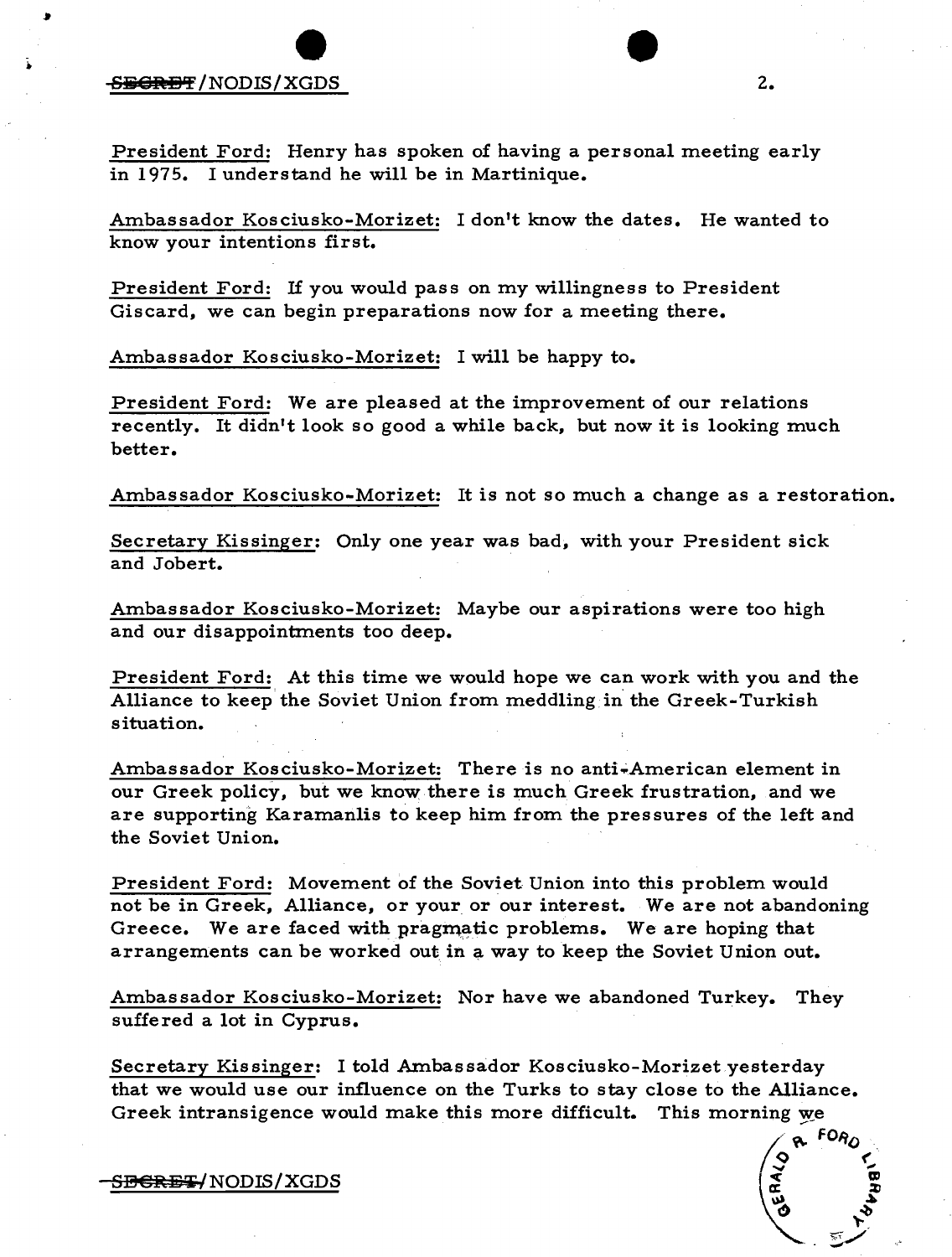## $S\text{EGREF/NODIS/XGDS}$  3.

•

t

talked about the Soviet proposal. That would not be in anyone's interest. We don't know your position but we would oppose it.

Ambassador Kosciusko-Morizet: It shouldn't be in any larger forum than the Security Council. It might be possible to avoid the Security Council, but certainly it shouldn't be a larger conference. We could oppose it on that basis.

Secretary Kissinger: That is a good idea -- so long as we stick together in the Security Council.

Ambassador Kosciusko-Morizet: I have much experience with the UN.

President Ford: Henry and I discussed today:. On the subject of the discussions initiated last fall, we would like to have them resumed if Giscard is interested.

-.

 $S$ SCRET/NODIS/XGDS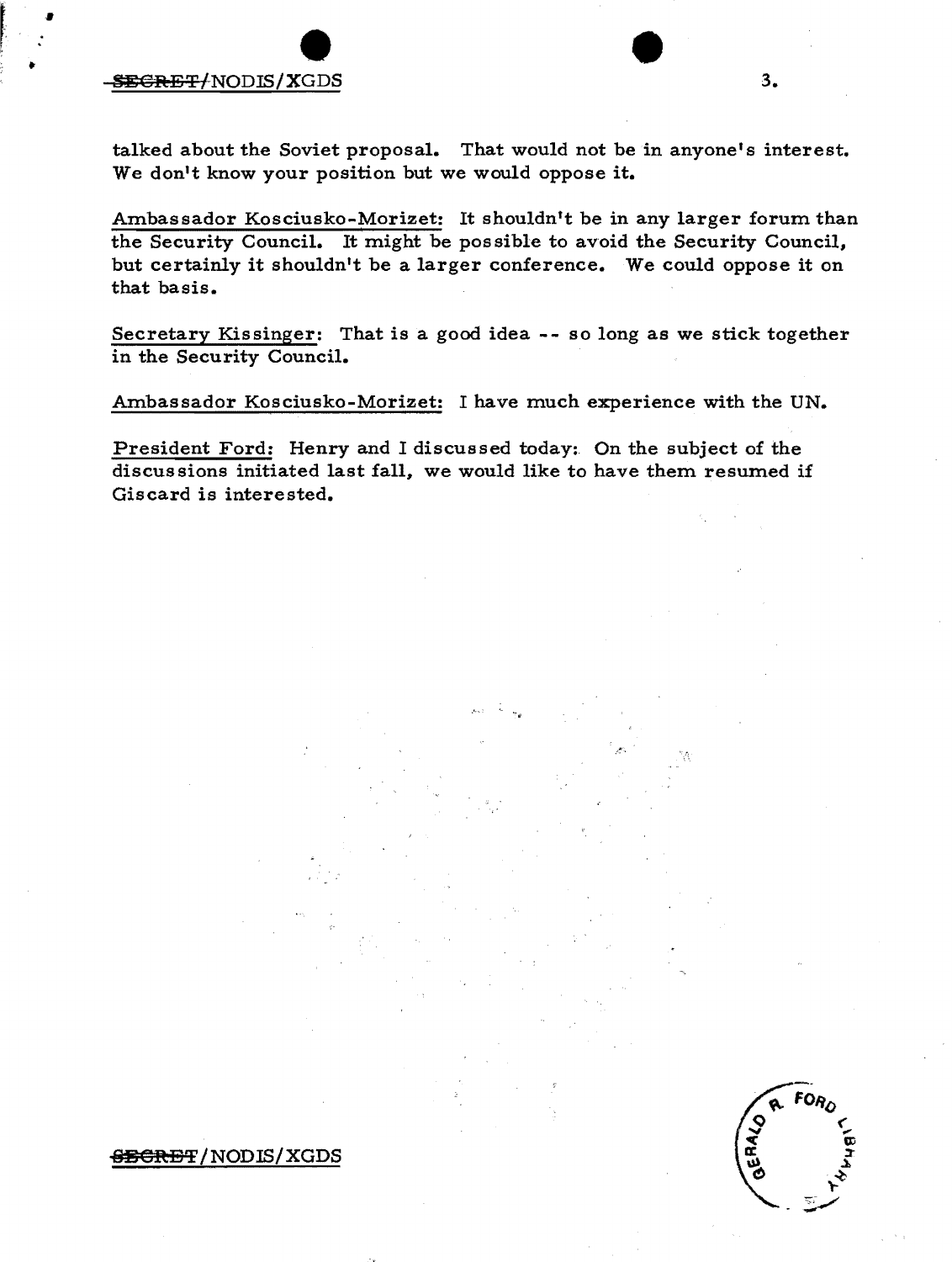this Excellency Jacques Kosciusto-Moriget, amb. of Franke M/ Kosarioho-Annzet (K Croise dont chart dans 1 dans 1 4 dans 1 8 mil 1 mil Kill Oring to see Give met work a worked to take on the pote, We appearent K & C will in story altrome. Rave fet - 19/ Schmidt + Crocomy in & trouver As eque . There were of yout musel  $\Delta v \sim \mu v \epsilon$ P wer all forcing inflation. Kho It is e pect for Go I reduce inflatint pet biff entolme. Cis. is eigen à <u>brave contract. Before offrand wordt wordd me</u> post have some personnel contait. Klier spoken of prosend utg cal 75. Klu Don't hum hatte, Wantil & thousand your Hymnand for my unting vas to his ha San beginn prez. Cle placed at injuried tot for white  $K\!\!\!\!I\!\!\!I_{\!\!P}$  (toggs to, Re hot so breake happ or waterth Kongone Jean bal, co 1 sich a fotost.<br>Ku Inanporan croporation tour high + discip tour day P as this trie we would hype we can work of eporte attrace to hoy is thou turliting un c G-T fit. BRARY<br>Comedia E.O. 12958, SEC. 3.5<br>NBC MEMO, 1180008, STATE DEPT. GUIDELINES 5the Review 3/9/04<br>BY Leg